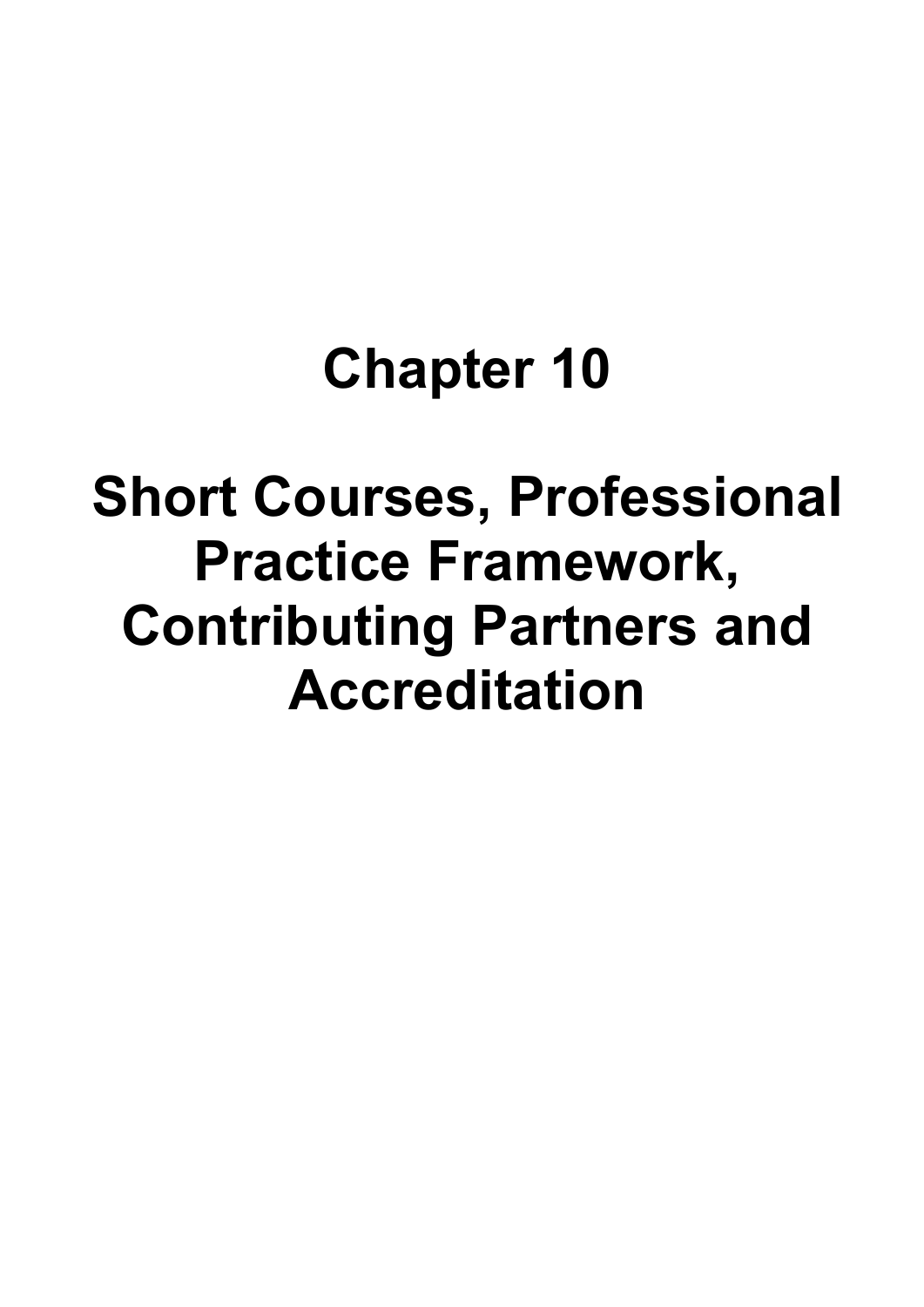# **10. SHORT COURSES, PROFESSIONAL PRACTICE FRAMEWORK, CONTRIBUTING PARTNERS AND ACCREDITATION**

#### **10.1 Introduction**

This chapter describes the overall framework in place for the approval and monitoring of short courses, contributing partners and accreditation.

#### **10.2 Models of Provision**

This chapter covers the approval processes for four different models of provision:

- 10.2.1 Short courses delivered by the University;
- 10.2.2 Programmes delivered with a contributing partner;
- 10.2.3 Programmes wholly designed and/or owned by an employer, sector body, or PSRB but delivered by the University;
- 10.2.4 Programmes designed and/or owned by an employer or sector body but linked to validated University modules for assessment purposes;
- 10.2.5 Short courses delivered by an employer or sector body and accredited by the University.

#### **10.3 Types of Recruitment for these courses**

- 10.3.1 For these courses the University defines two different types of recruitment: "open" or "closed".
	- 10.3.1.1 "Open" courses/programmes are advertised publicly, and anyone may apply and register on the course.
	- 10.3.1.2 "Closed" courses/programmes are not advertised publicly (e.g. they are developed for a cohort within a company).

#### **10.4 Occasional Modules**

Institutes may allow students to enrol on an individual existing module. These students are registered on an occasional module. The student would normally be entitled to a transcript following the completion of the module.

#### **10.5 Short Courses**

- 10.5.1 A short course is provision designed and delivered by the University; it comprises equal to or fewer than 60 credits or non-credit bearing. It is normally less than a year in duration and does not lead directly to an award on the credit framework (the Credit and Qualifications Framework for Wales). This includes individual modules independently offered as a short course, individual micro-credentials (i.e. normally no more than 10 credit modules), and other short educational experiences. For credit bearing short courses, external examiners should normally be appointed.
- 10.5.2 Credit bearing short course awards are not classified but follow the rules for progression and award for the appropriate level set out in Chapter 6 of the AQH.
- 10.5.3 Credits from short courses may be applied to University awards through the University's RPL processes or may be embedded into a validated award.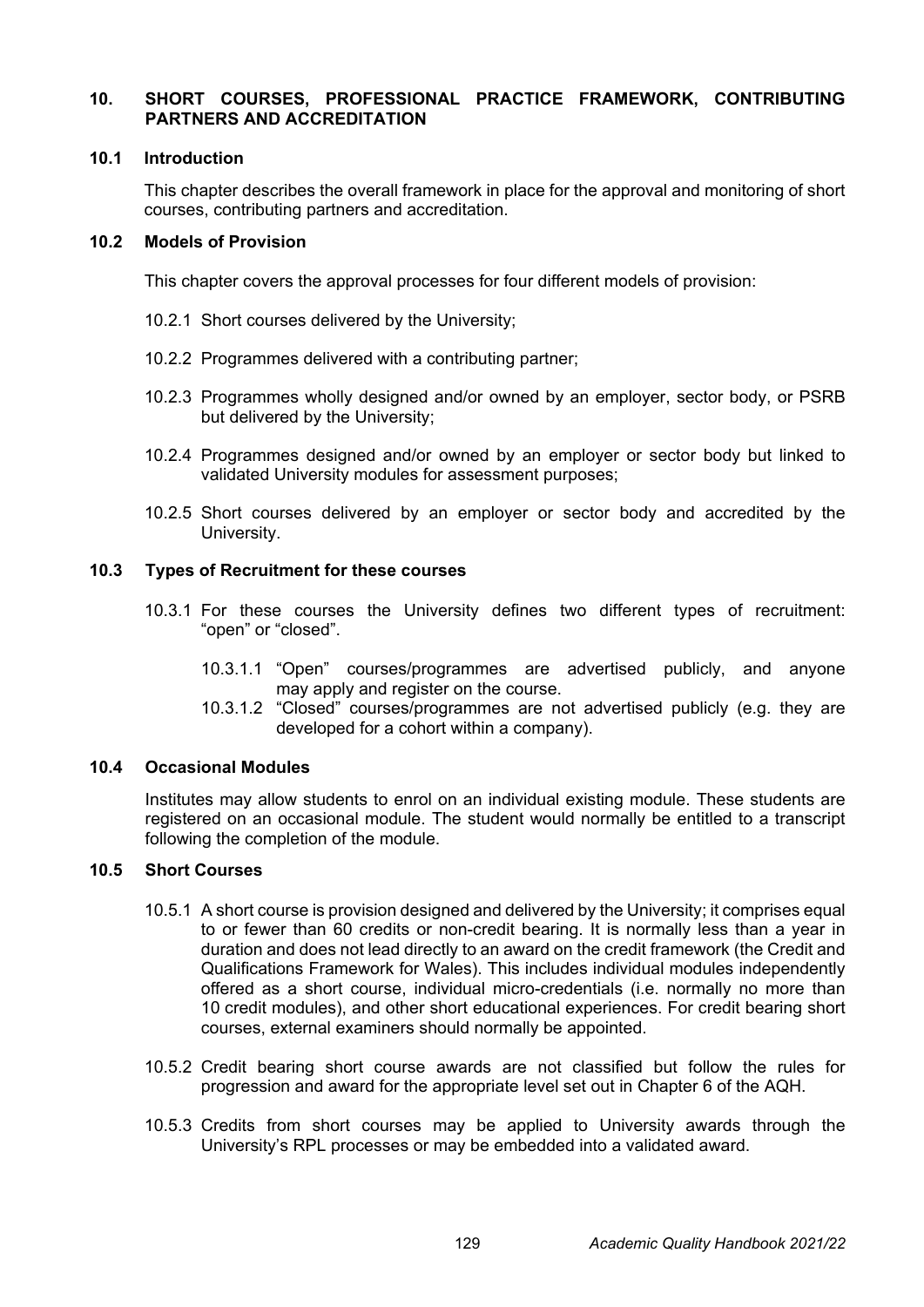10.5.4 Students may enrol on more than one short course during an academic year but should not normally enrol on more than 120 total credits in any given year.

# 10.5.5 Validation Processes

The initial approval of new short courses is the responsibility of the Academic Planning Team (via Appendix PV2f) and the process of validation is overseen by ASC. Both activities are undertaken in accordance with the requirements set out in Chapter 4 of the Academic Quality Handbook (AQH) and its associated appendices, including the documentation required to support the process.

# 10.5.6 Annual Monitoring

Short Courses are monitored by the University in accordance with its standard arrangements for annual review, as set out in Chapter 4 of the AQH.

Short Courses would normally be "clustered" either with cognate programmes or as groups of short courses. This cluster should normally be identified during the approval process. For each programme cluster the teaching team, led by the programme leader, is responsible for providing a reflective evaluation of the programme, using the template provided by the University.

Short Courses are subject to a revalidation, normally in the fifth year of delivery. Short Courses are revalidated by the University in accordance with its standard processes, as set out in Chapter 4 of the AQH.

# 10.5.7 Student Engagement Principles

Courses with more than 40 credits must follow the principles outlined in Chapter 5.

In line with the principles in Chapter 5, all students must have an opportunity to formally feedback on their course. Non-credit bearing and courses with 40 or fewer credits will normally have different systems of academic representation reflective of the credit value and short-term nature of the course. This may include surveys at the end of the course, designated contacts within the University or Students' Union, or focus group meetings to allow students to feedback on their experience.

# **10.6 Professional Practice Framework**

This is a suite of validated credit-bearing modules and programmes that operate as a shell for assessing professional or work-based learning including training and application within practice. Standard limits on the number of credits apply. Defining characteristics include:

- the framework is provided either to an individual learner or to a client cohort;
- students are enrolled;
- the framework comprises University modules and learning outcomes;
- delivery may be provided either by the client or the University;
- the University always undertakes moderation or second marking of assessment as a minimum;
- learner performance is considered at standard University examining boards;
- credits achieved can be in the form of a validated award or occasional modules;
- bespoke student engagement mechanisms are in place for the Framework which include nominated student voice representatives on the Student Staff Committee.

#### 10.6.1 Approval of the client

The provision for a new client must be approved by the University, via the Academic Planning Team (using Appendix AC3), and may be required to undergo a due diligence process as described in Chapter 9 (see Appendix AC4). A site visit is required as part of the approval process, where appropriate.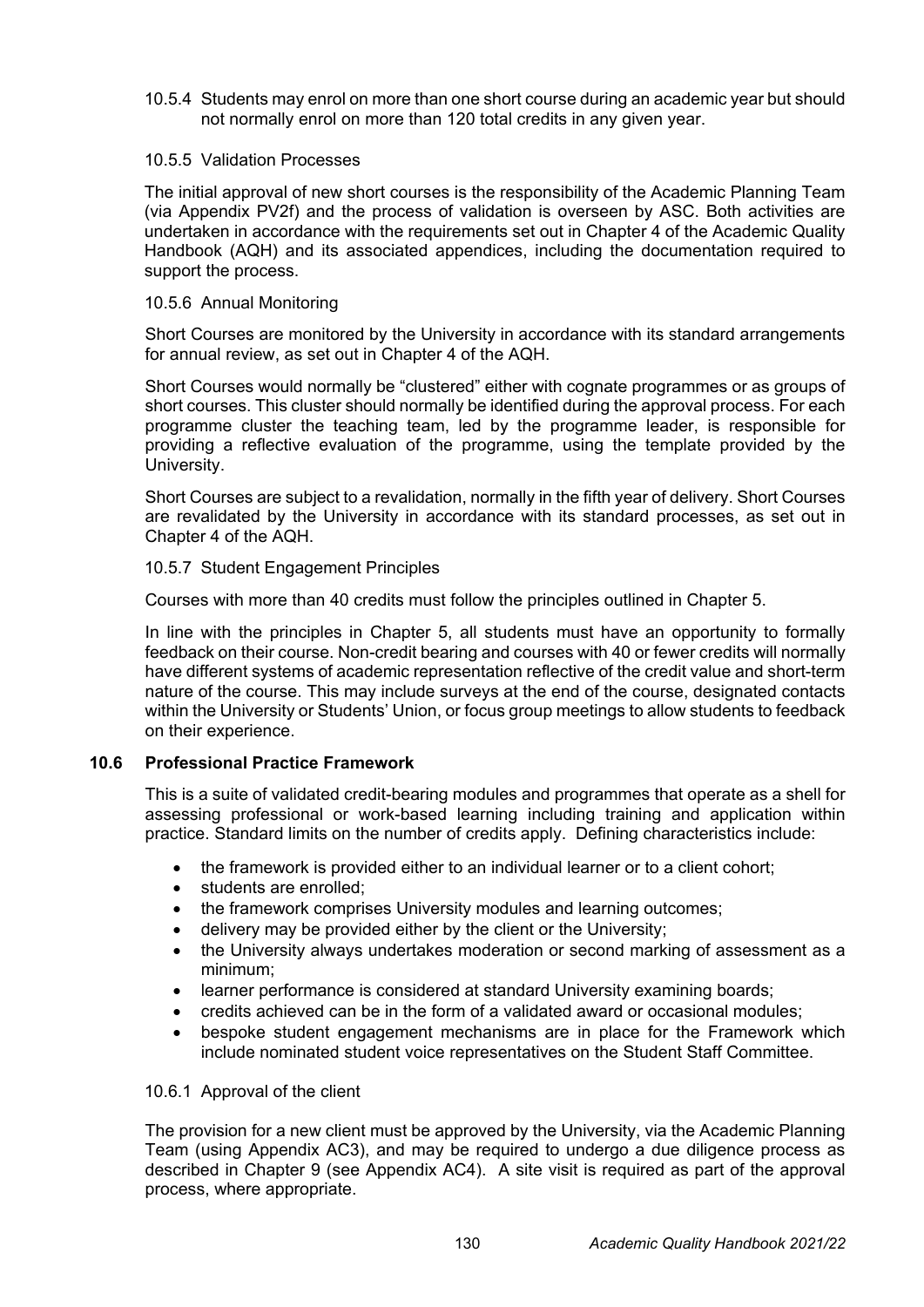An Institute representative will be assigned to oversee a particular client.

Following final approval of the provision, the Institute informs the client of the outcome and an Agreement is completed, which will include a Service Level Agreement and Cost Schedule. This is reviewed every five years.

10.6.2 Revalidation, Monitoring and Review of the Framework

The Framework is revalidated, monitored and reviewed by the University in accordance with its standard arrangements, as set out in Chapter 4 of the AQH.

# 10.6.3 Validation of a contextualised programme title

The Framework is designed for generic application but contextualisation is provided through a specific programme title added to the Framework (approval must be sought via PV1a Major Modification process).

# **10.7 Credit-bearing provision run with a contributing partner**

This is credit-bearing provision where an external organisation (contributing partner) contributes to a validated University provision and should follow normal requirements set out in the AQH. Additional requirements are set out below.

#### 10.7.1 Contributing Partners

The University defines contributing partners as an arrangement where an external organisation contributes to validated University provision with specific resources and/or delivery input, typically providing industry expertise. The operational and quality assurance arrangements will be agreed for each contributing partnership and detailed in the agreement between the parties.

#### 10.7.2 Approval of contributing partner

Prior to the approval of the validated provision, the contributing partner must be approved by the University, via the Academic Planning Team (using Appendix AC1), and undergo a due diligence process as described in Chapter 9. A site visit is required as part of the approval process, where appropriate.

#### 10.7.3 Validation Processes

The initial approval of the new validated provision is the responsibility of the Academic Planning Team and the process of validation is overseen by ASC. Both activities are undertaken in accordance with the requirements set out in Chapter 4 of the Academic Quality Handbook (AQH) and its associated appendices, including the documentation required to support the process. A risk event will always be included as part of the process, normally organised by the Institute. A site visit may also be required as part of the validation process.

#### 10.7.4 Monitoring and Review

The provision is monitored by the University in accordance with its standard arrangements for annual review, as set out in Chapter 4 of the AQH.

The provision is reviewed by the University in accordance with its standard arrangements for revalidation, as set out in Chapter 4 of the AQH.

The overall arrangements for each contributing partner are reviewed by the University, normally every 5 years.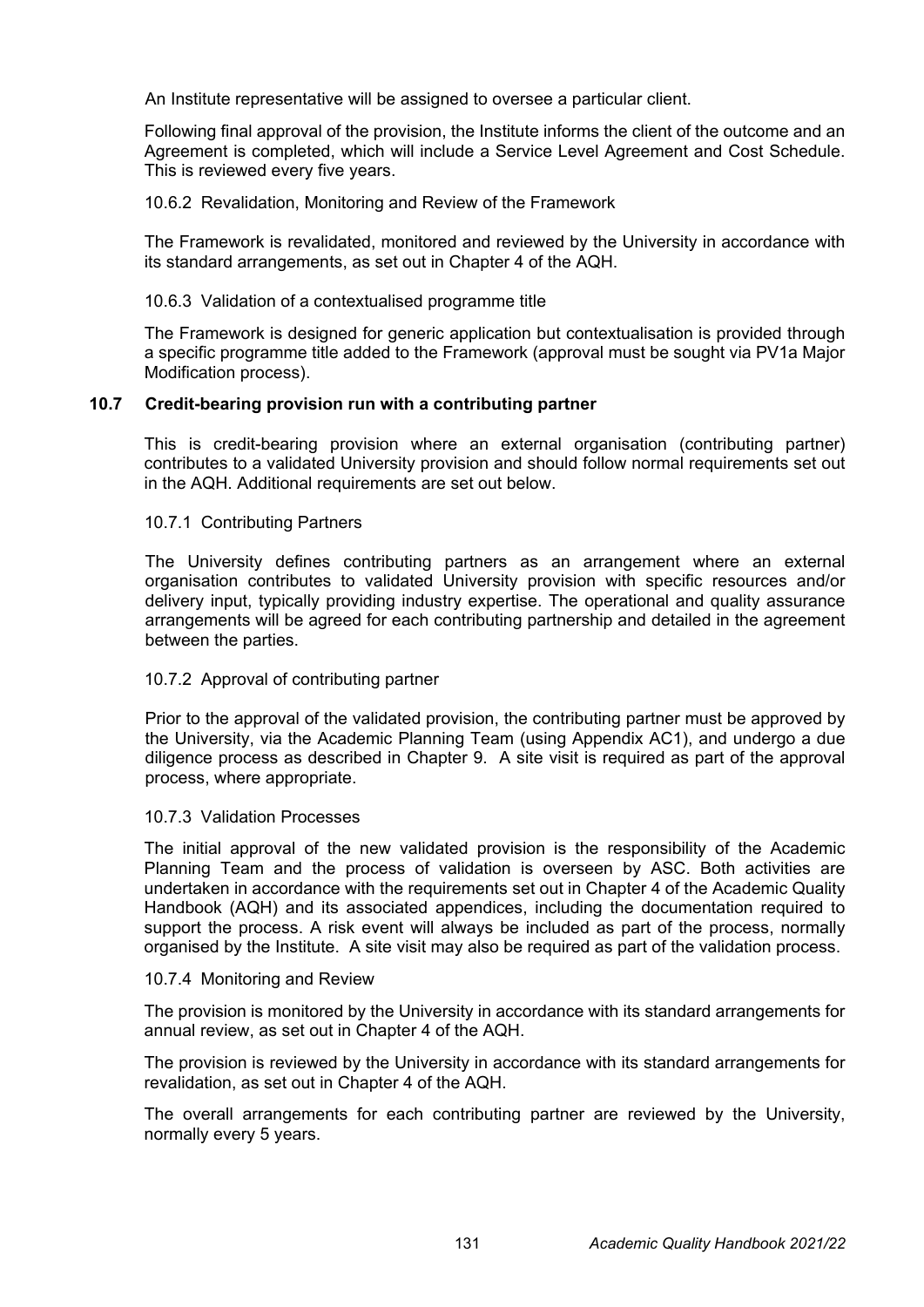# **10.8 Programmes wholly designed and owned by an employer, sector body, or PSRB but taught by the University**

The University offers a number of externally accredited professional programmes for which the University itself is not the awarding body. The curriculum, assessment and quality assurance strategies for such programmes are wholly determined by the external awarding body, thus limiting the scope for discussion and modification at the validation stage. The procedures described below will therefore normally apply to such programmes.

# 10.8.1 Approval and Confirmation Processes

The initial approval of new programmes is the responsibility of the Academic Planning Team (using Appendix PV1) and the process of programme confirmation is monitored by ASC (using Appendix AC5). Both activities are undertaken in accordance with the requirements set out in Chapter 4 of the Academic Quality Handbook (AQH) and its associated appendices, including the documentation required to support the process.

These programmes normally require specific documentation as relevant:

- the application form for PSRB permission to deliver, where such a document exists;
- the syllabus provided by the external body, where such a document exists;
- a programme document using the appropriate University template (see Appendices AC5- AC5a);
- the external accreditation report, centre approval form or other evidence of accreditation of the University by the external body.

#### 10.8.2 Annual Monitoring

These programmes are monitored by the University in accordance with its standard arrangements for annual review, as set out in Chapter 4 of the AQH. For each programme the teaching team, led by the programme leader, is responsible for providing a reflective evaluation of the programme, using the template provided by the University.

Programmes are subject to a review, in line with the PSRB.

# **10.9 Programmes designed and taught by clients (e.g. employer, sector body or charity) accredited by the University and not linked to validated provision**

University Accreditation is the official recognition, acceptance, approval and monitoring of an external learning and development course or learning provision. Through the accreditation process the University assigns credit to a learning and development course or programme delivered by an external organisation (e.g. an employer). Students on these programmes are external to the University. Accreditation may take a number of forms, for example:

- In-house learning course;
- Course for specific commercial delivery.

The accreditation process uses UWTSD's academic credit framework to evaluate and quantify such learning in terms of credit points at a particular level. Such recognition is an important contribution by the University to the personal and professional development of individuals and it also operates to quality assure the learning outcomes and assessment of education and training activities delivered by employers and other organisations. The maximum credit recognised is normally 60 credits at Levels 4-7.